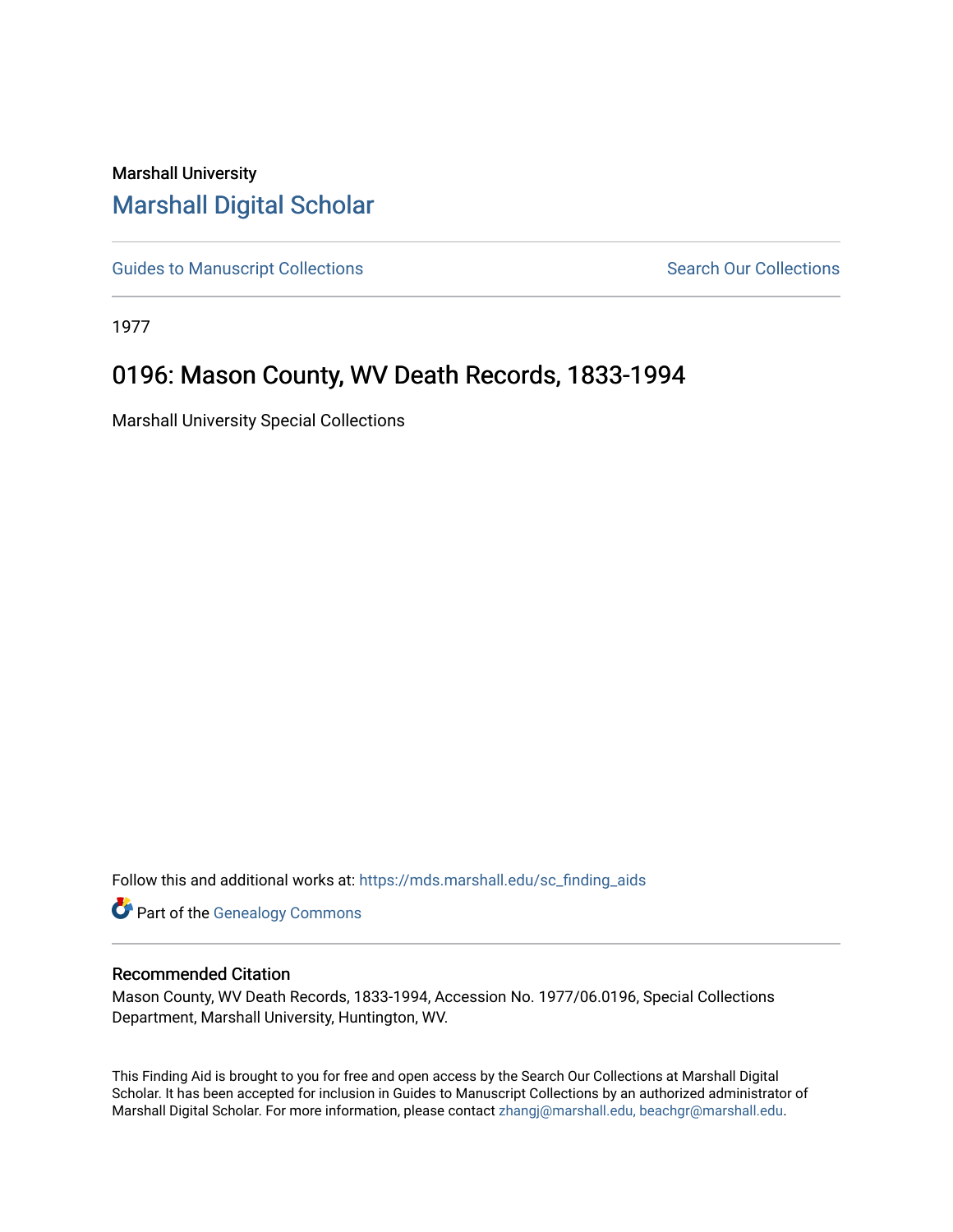**Mason County, WV Death Records, 1833-1994**

ACC 1977/06.0196



Special Collections Department James E. Morrow Library Marshall University Huntington, West Virginia 2019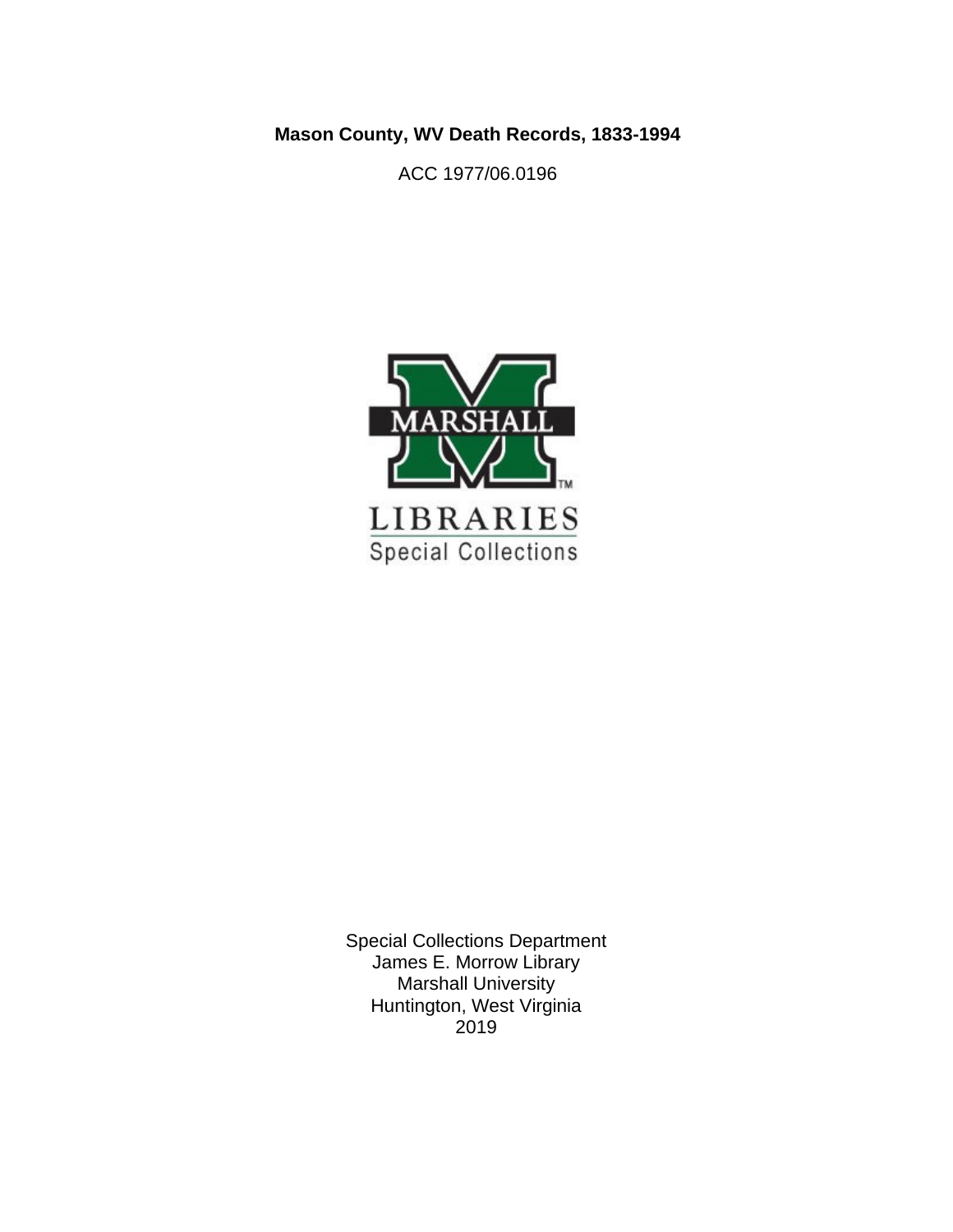### **Summary:**

Title: Mason County, WV Death Records Span Dates:1833-1994 Creator: Various Repository: Marshall University Special Collections, Morrow Library (Huntington, WV) Processed by: Elizabeth James, 2019 Accession Number: 1977/06.0196 Date Completed: September, 2019 Access to Collection: Open Extent: 12 volumes Donor: Violette Machir

## **Search Terms:**

Mason County, Virginia Mason County, West Virginia Death records **Obituaries** 

**Biographical Notes:**

N/A

# **Scope and Content:**

This collection contains twelve volumes of death records for Mason County collected from various sources. The time period covered is 1833-1928 and inconsistently between 1981 and 1994.

#### **Processing Notes:**

This collection was already processed at the time the finding aid was created.

#### **Preferred Citation:**

Mason County, WV Death Records, Accession No. 1977/06.0196, Special Collections Department, Marshall University, Huntington, WV.

# **Access and Use:**

For more information or to use any collection, contact: Special Collections, Morrow Library Marshall University One John Marshall Drive Huntington, WV 25755 (304) 696-2343 [speccoll@marshall.edu](mailto:speccoll@marshall.edu)